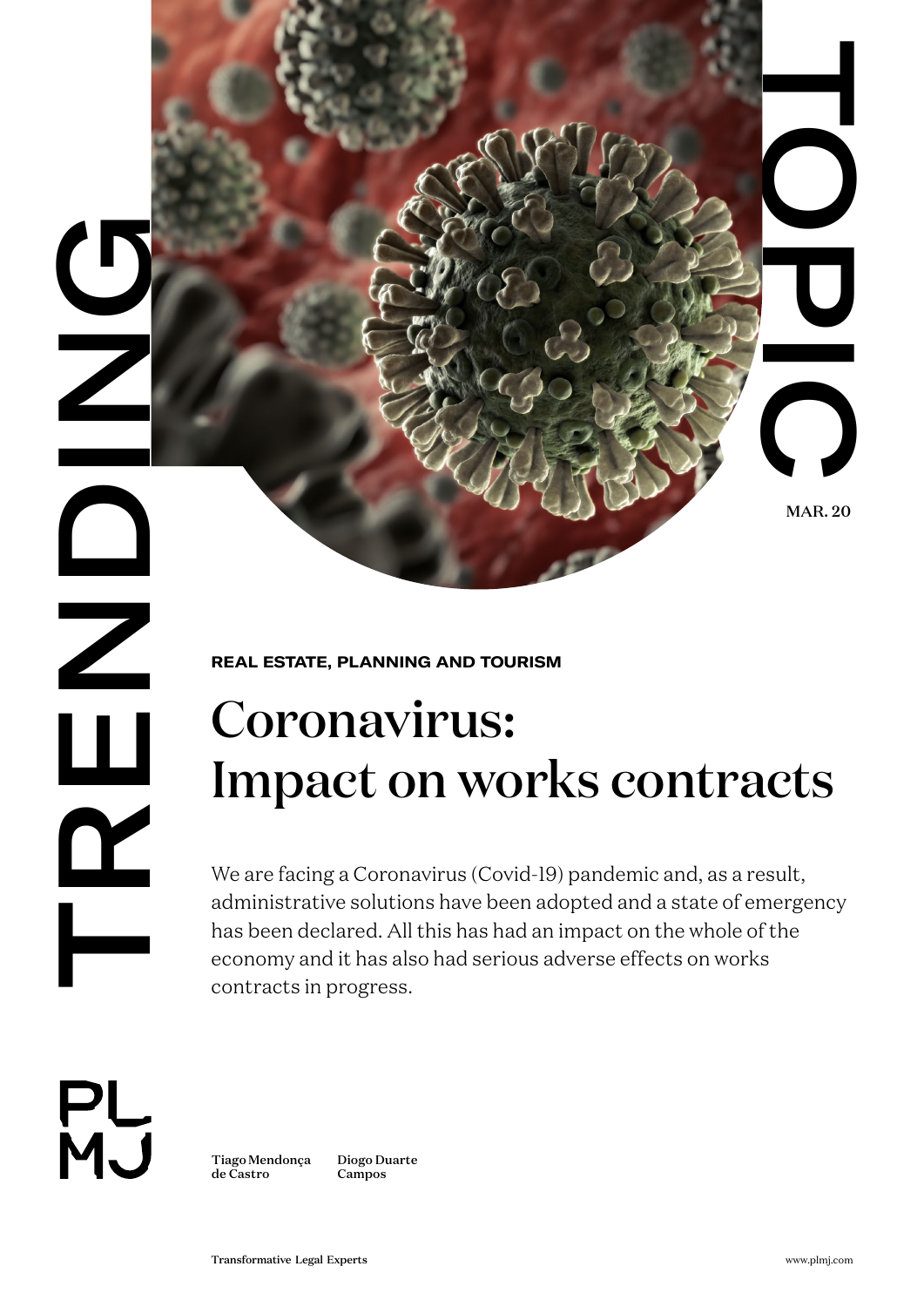### **The allegation of** *force majeure* **and a change circumstances in works contracts**

We are facing the growing and exponential spread of COVID-19 and the Portuguese President has recently declared a state of emergency throughout Portugal. As a result, it is important to assess what impact this situation may have on the ability of parties to meet the obligations they have assumed under contracts in progress.

Indeed, the current situation may lead to tensions between developers and contractors. This is especially so regarding the consequences of any limitations or restrictions on performing the contract that this situation creates, when the parties have opposing views on the measures necessary to mitigate any negative effects or to allocate the risks of the contract.

In this context, stakeholders in the construction sector have raised a number of questions. These include: (i) Should (or must) the works be suspended? (ii) Can the contractor request (or impose) an extension of the period originally established to complete the project? (iii) Can the contractor request (or impose) a revision of the prices agreed. As a result, there is a pressing need to consider the legal rules applicable to these matters.

Besides the legal rules, it is always necessary to look first at the contract itself, as this could provide solutions that should be taken into consideration. Therefore, it is essential to analyse the terms and the nature and form of performance of each contract on a case-by-case basis. However, as many works contracts have similar provisions, we will also address the most common contractual solutions.

"The current situation may lead to tensions between developers and contractors. This is especially so regarding the consequences of any limitations or restrictions on performing the contract that this situation creates."

# **Can the COVID-19 pandemic be classified as an event of** *force majeure***?**

It is very common for works contracts to contain clauses that contain an illustrative or exhaustive list of the facts or circumstances which can be qualified as an "event of *force majeure*".

In those clauses, it is also customary for the parties to set out the consequences associated with the confirmation of an event of *force majeure*. These could include the suspension of the deadline to perform the contract while the event of *force majeure* lasts, the possibility of a price revision, or termination of the contract if the event of *force majeure* event lasts for longer than a certain period of time.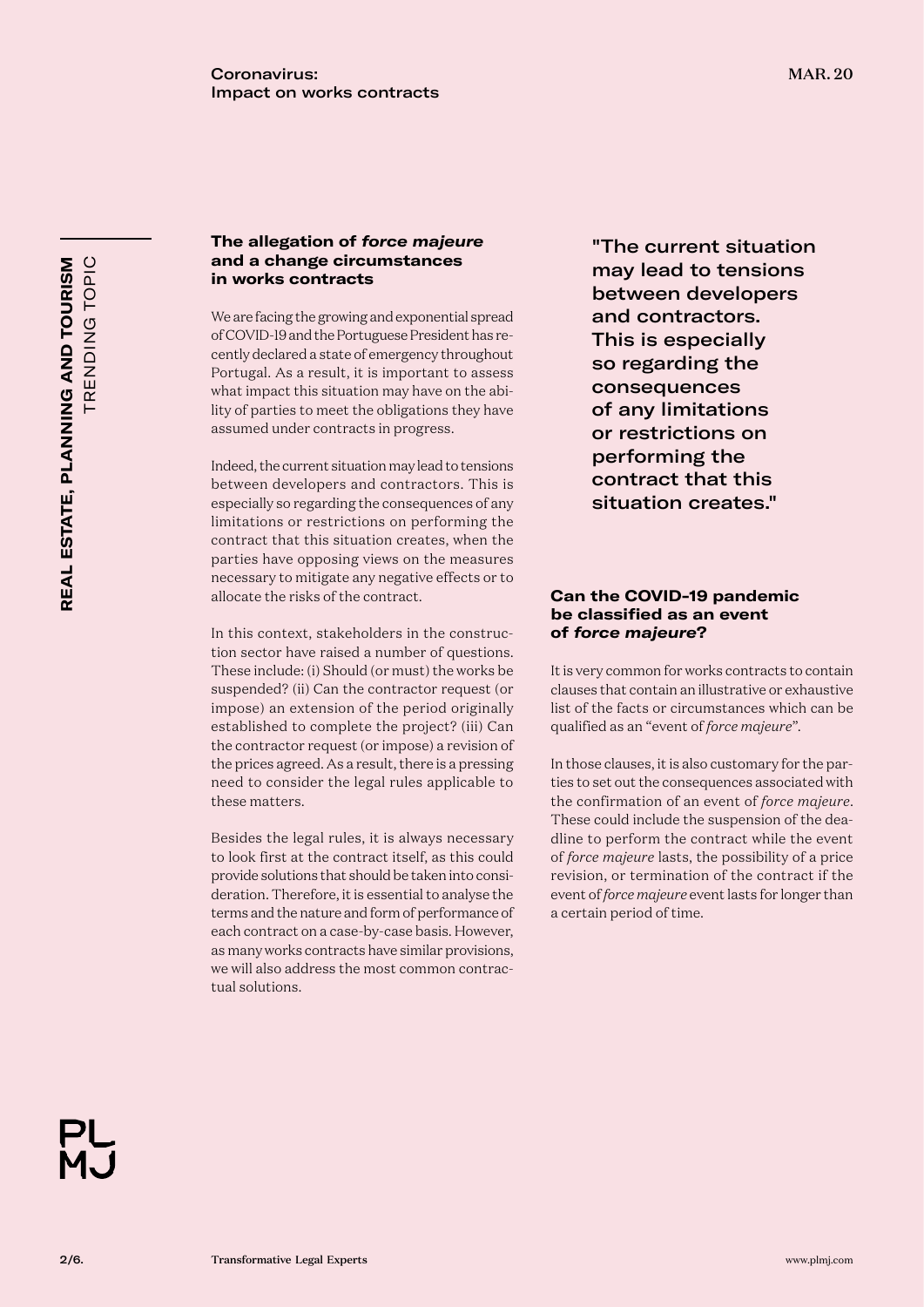*Force majeure* clauses in works contracts often set out damage containment mechanisms in which the affected party undertakes to use its best endeavours to mitigate the impacts of the event of *force majeure* on the performance of the contract. This could oblige that party, in good faith, to remain bound by the contract and to comply with the obligations that can be complied with. For example, to do works not directly affected by the event of *force majeure*. It could also oblige that party to take steps to mitigate the effects of the *force majeure* event, for example, to adjust the work plan to bring forward tasks not affected by the event).

It is also common for works contracts to establish deadlines and procedures that must be complied with by the affected party if an event of *force majeure* is confirmed.

Therefore, the first step is to consult the contract signed between the parties, check whether there is a *force majeure* clause and analyse its terms, because, if this clause exists, it will prevail over the law that only applies where the contract is silent.

> "As a rule, situations in which performance has simply become more difficult or costly cannot, as a rule, be classified as "cases of impossibility to perform."

### **Can the COVID-19 pandemic amount to a situation, albeit temporary, of impossibility to perform the contract and thus lead to its suspension?**

This question must be analysed on a case-by-case basis and the conclusions on this topic may vary, but, in principle, impossibility to perform requires that performance be actually and objectively impossible. As a rule, situations in which performance has simply become more difficult or costly cannot, as a rule, be classified as "cases of impossibility to perform". However, even though impossibility should not be confused with greater difficulty in performing, in certain cases, one could also consider whether the excessive burden of performance should be equated with impossibility.

Thus, if the contractor can demonstrate that it is in a situation of real and temporary impossibility to perform, it will be released from the obligation to perform while the impossibility lasts. In this situation, the contractor will not be liable for any delays in performing the contract, but the developer is under no obligation to pay the price.

Works contracts are complex and the obligations assumed by the parties do not usually consist in a single act, but in doing a multiplicity of secondary or ancillary acts, all of which contribute to fulfilling the principal obligation.

As a result, when obligations are not temporarily impossible to fulfil, they must be fulfilled, and the parties must assess, in good faith, which obligations can be fulfilled and which are actually temporarily impossible to perform.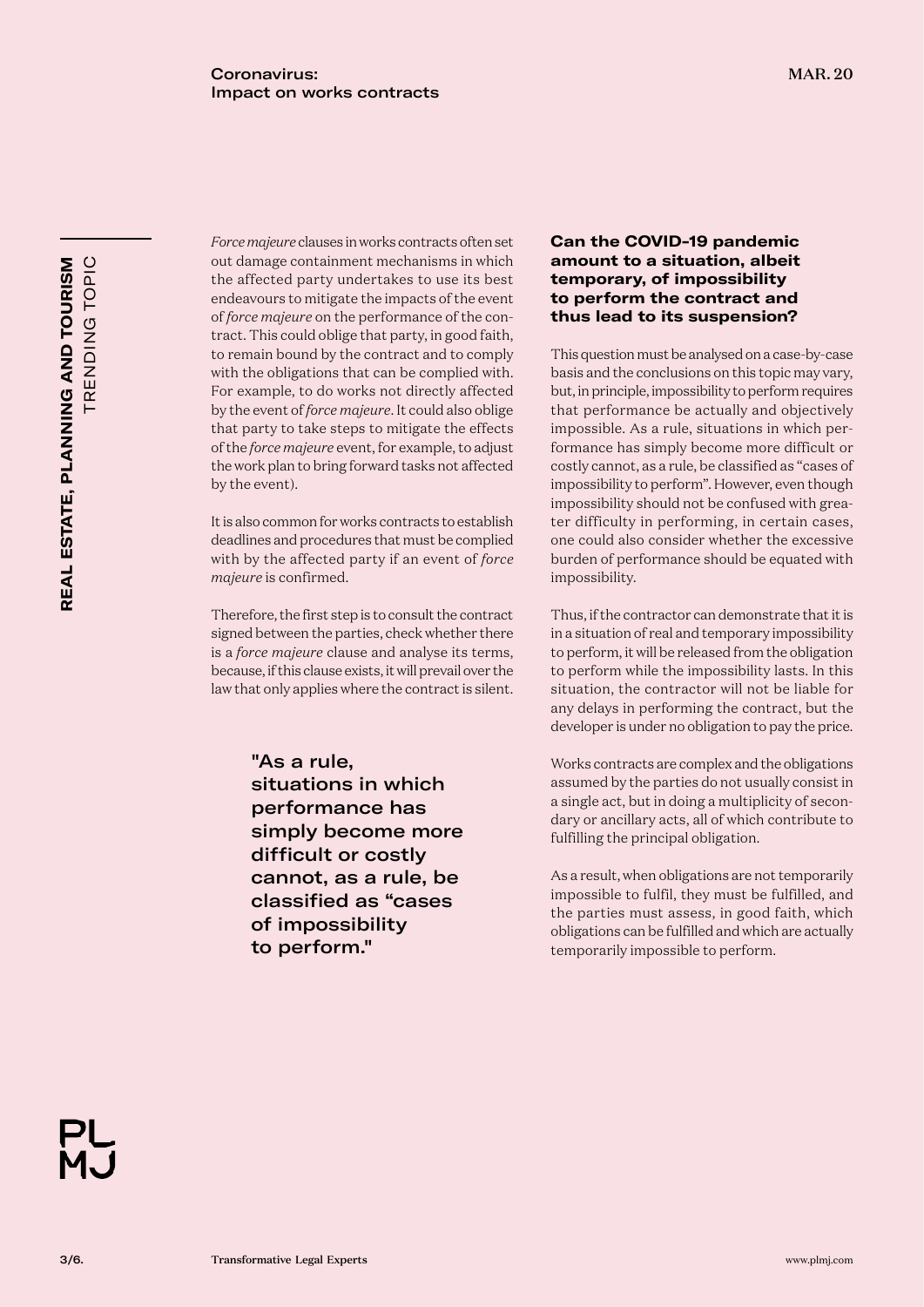To date, neither the Portuguese Government nor any other governmental authorities, have approved any legislation that orders the closure of building sites or suspends construction activities. This contrasts with the official closure of restaurants, bars, cafés and shops. etc.

The absence of an order of this kind makes it more difficult for any party (in principle, the contractor) wishing to invoke impossibility to perform to prove objective and temporary impossibility.

# **Can changes to the contract be demanded or imposed due to the current state of emergency?**

It is not usual for contracts to address this issue. Nonetheless, Portuguese law provides that, when the there is an abnormal change in the circumstances on which the parties based their decision enter into the contract, the injured party has the the right to (i) terminate the contract, or (ii) modify it based on equity. However, these things can only happen if demanding the performance obligations that party had assumed would seriously offend the principles of good faith and it is not covered by the risks inherent to the contract.

A state of emergency is currently in place in Portugal and the Portuguese Government and the health authorities have imposed exceptional measures. As a result of these special circumstances, there may be scope for the parties to claim there has been an abnormal change in the circumstances on which they based their decision to enter into the contract with the specific terms and conditions they agreed. This would open the door to a renegotiation of the terms and conditions to the extent strictly necessary to cope with the current circumstances in which the work is being done.

Some doubt exists, but it may be possible, in the abstract, for the change in circumstances on which the parties based their decision to contract to also justify a revision of the contractual conditions. This would depend on the contours of the specific case and the distribution of risks established in the contract.

If parties do invoke an abnormal change in circumstances, the question of a possible extension of the deadline to complete the work may arise. This could lead to the application of contractual fines and the possibility of the financial balancing of the contract.

# **Could a suspension of works be decreed on the basis of the current state of emergency?**

As mentioned above, there is currently no express restriction on construction work.

Without prejudice to what is expressly provided for in the contract, works can only be suspended based on (i) an objective impossibility, albeit temporary, to perform (which may be due to an event of *force majeure*), or (ii) a change in the circumstances on which the parties based their decision to enter into the contract that justifies the suspension of the work for a certain period.

In any case, the suspension of the work should, in principle, be the last resort, because it is the most serious and damaging for both parties. Moreover, if this decision is to be taken, it should be preceded by the necessary dialogue and, if possible, the agreement of the other party agrees, in order to avoid any future dispute.

The solutions should take into account the impacts of the suspension on meeting interim and overall deadlines under the contract, and the penalties that the developer can apply for any failure to meet the deadlines originally laid down.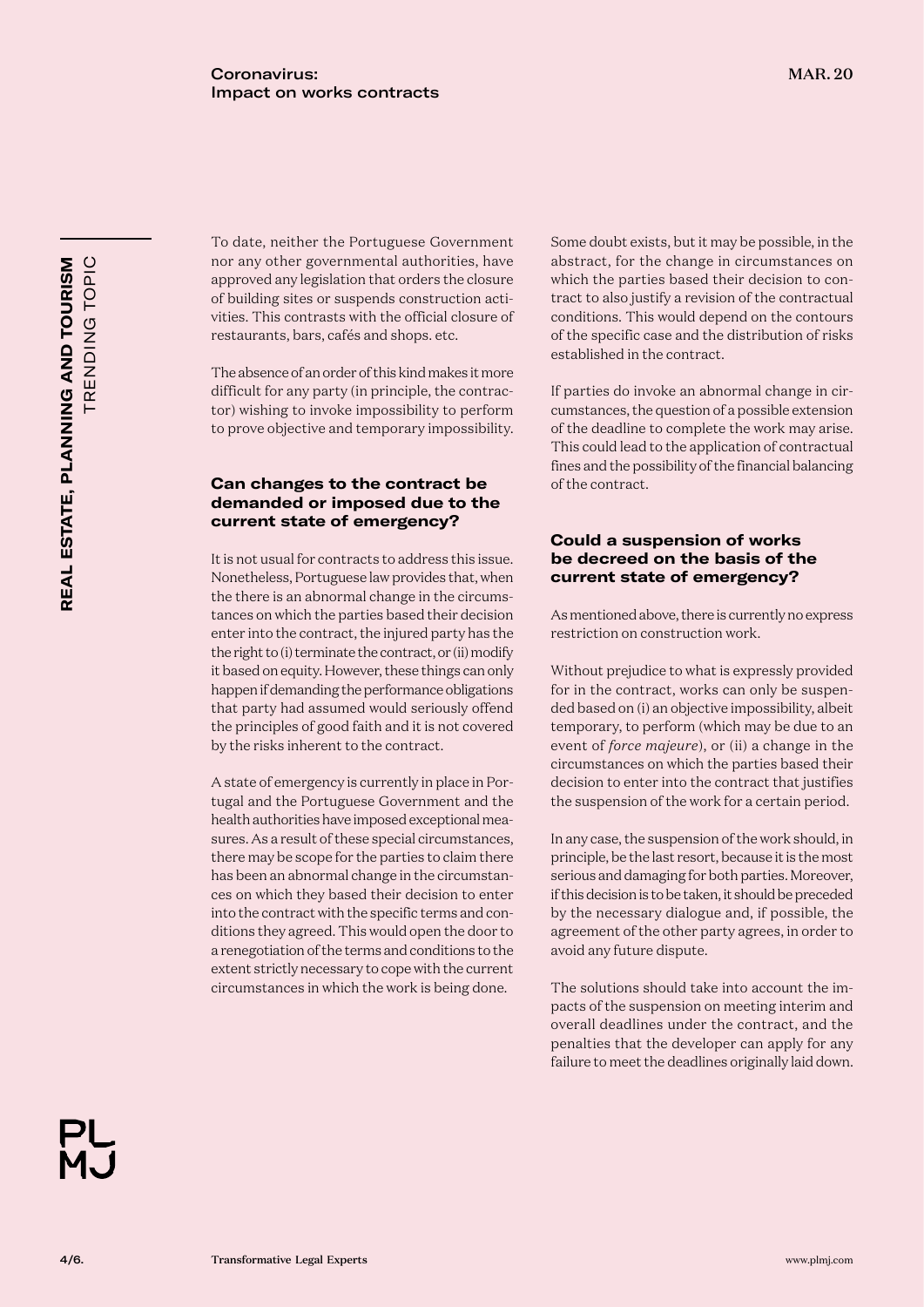With relevance to public works contracts, it is important to point out that, although the Public Contracts Code ("PCC") does not provide for *force majeure* as a cause for suspension of a contract, it does establish the possibility for a full or partial suspension of performance based on a temporary impossibility to perform. In addition, the CCP provides for the possibility to terminate the contract if it remains suspended for reasons of *force majeure* (which are not defined or expressly specified) for a period exceeding one fifth of its duration.

# **Is it possible to demand a price reduction or the financial rebalancing of the contract based on the current state of emergency?**

In both public works contracts and private works contracts, the possibility to modify prices must be examined in light of what is expressly provided for in the contract itself.

In public works contracts, price revision is one of the mechanisms by which the financial balance of the contract can be repositioned. It exists alongside other mechanisms such as the extension of the periods to perform obligations, or the payment by the developer to the contractor of the amount corresponding to the increase in the costs originally established to complete the works. However, it is important to point out that the possibility of application of these mechanisms depends on the contract, which may provide a specific way to carry out any financial rebalancing. Moreover, the contractor will only be entitled to this rebalancing if it can demonstrate that (i) the current state of emergency has changed the assumptions on which the value of the work was based, and (ii) the public party was or should have been aware of these assumptions.

In any case, a simple price revision is unlikely to be enough to cover all the losses that will inevitably be caused by the state of emergency (reduced working efficiency and greater difficulty in executing the works, in addition to financial costs, and the costs of mobilisation and demobilisation).

In private works contracts too, contractors will see reduced working efficiency and greater difficulty in executing the works. However, the general rule is that the developer is only obliged to compensate damage that it has directly caused and, in general, this will not be the case. In contrast, in public contracts, the issue may not be so linear, especially in public works under the direct responsibility of the State.

However, bearing in mind that, today, it is not possible to anticipate how long the current state of emergency will last, it could be a particularly tough task to renegotiate all the contractual terms at this time.

> "In both public works contracts and private works contracts, the possibility to modify prices must be examined in light of what is expressly provided for in the contract itself."